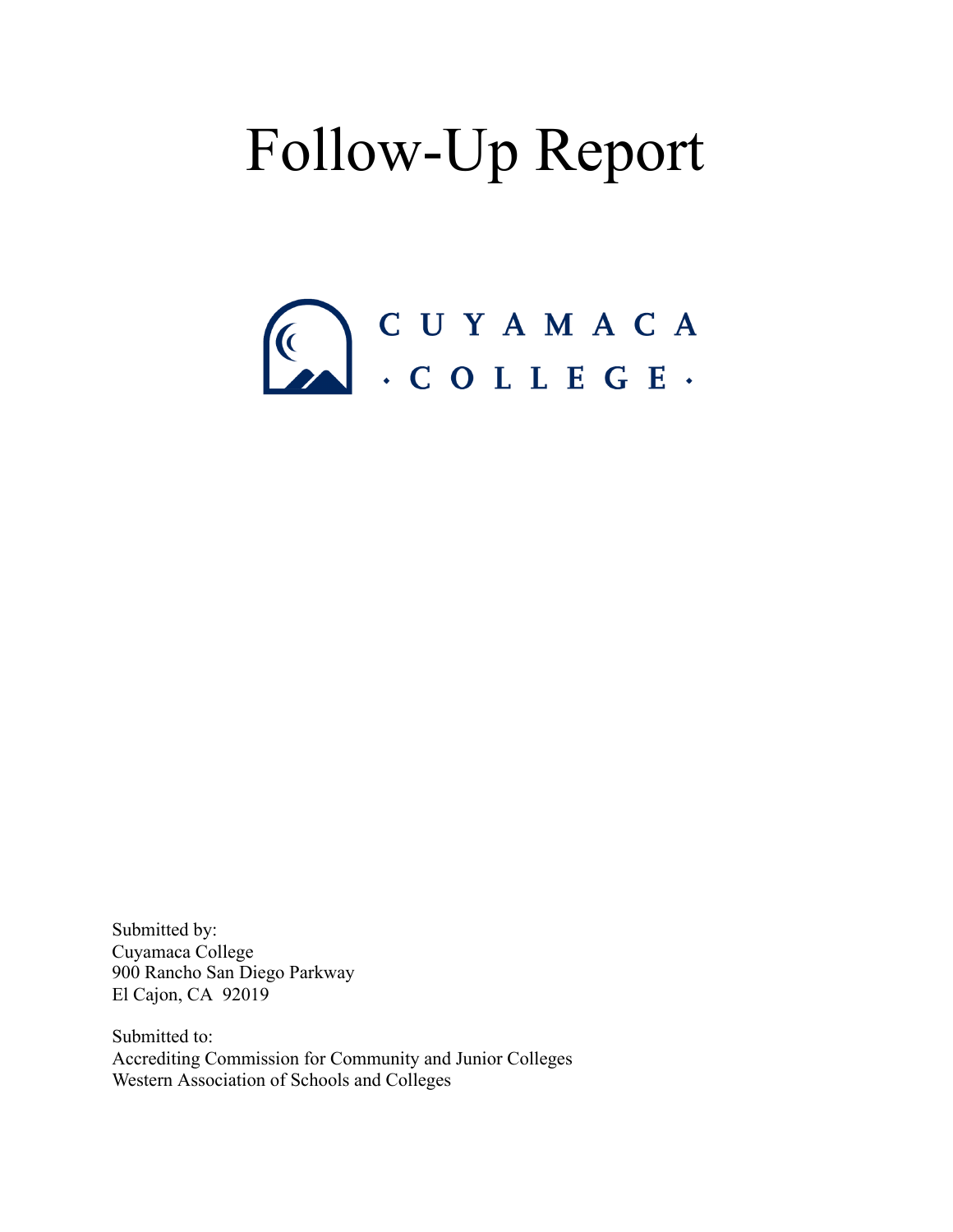#### Date of Submission: February 28, 2021 Follow-Up Report Certification Page

#### To:

Accrediting Commission for Community and Junior Colleges, Western Association of Schools and Colleges

#### From:

Julianna Barnes, Ed.D. President/CEO Cuyamaca College 900 Rancho San Diego Parkway El Cajon, CA 92019

I certify there was broad participation/review by the college community and believe this report accurately reflects the nature and substance of this institution.

#### **Signatures:**

|                                                               | 2/18/21 |
|---------------------------------------------------------------|---------|
| Julianna Barnes, Chief Executive Officer<br>Dr/               | Date    |
|                                                               |         |
| you Ceremin Reacen                                            | 2/16/21 |
| Di. Lynn Neault, Chancellor                                   | Date    |
|                                                               | 2/16/21 |
| Brad Monroe, President of the Governing Board                 | Date    |
|                                                               |         |
|                                                               | 2/16/21 |
| Frianna Hay 8-<br>Brianna Hays, Accreditation Liaison Officer | Date    |
|                                                               |         |
| M. Mar.llo                                                    | 2/21/21 |
| Manuel Mancillas-Gomez, Academic Senate President             | Date    |
| Jotalen Warrill                                               | 2/22/21 |
| Natalija Worrell, Classified Senate President                 | Date    |
|                                                               | 2/22/21 |
| Kristie Macogay, Associated Student Government President      | Date    |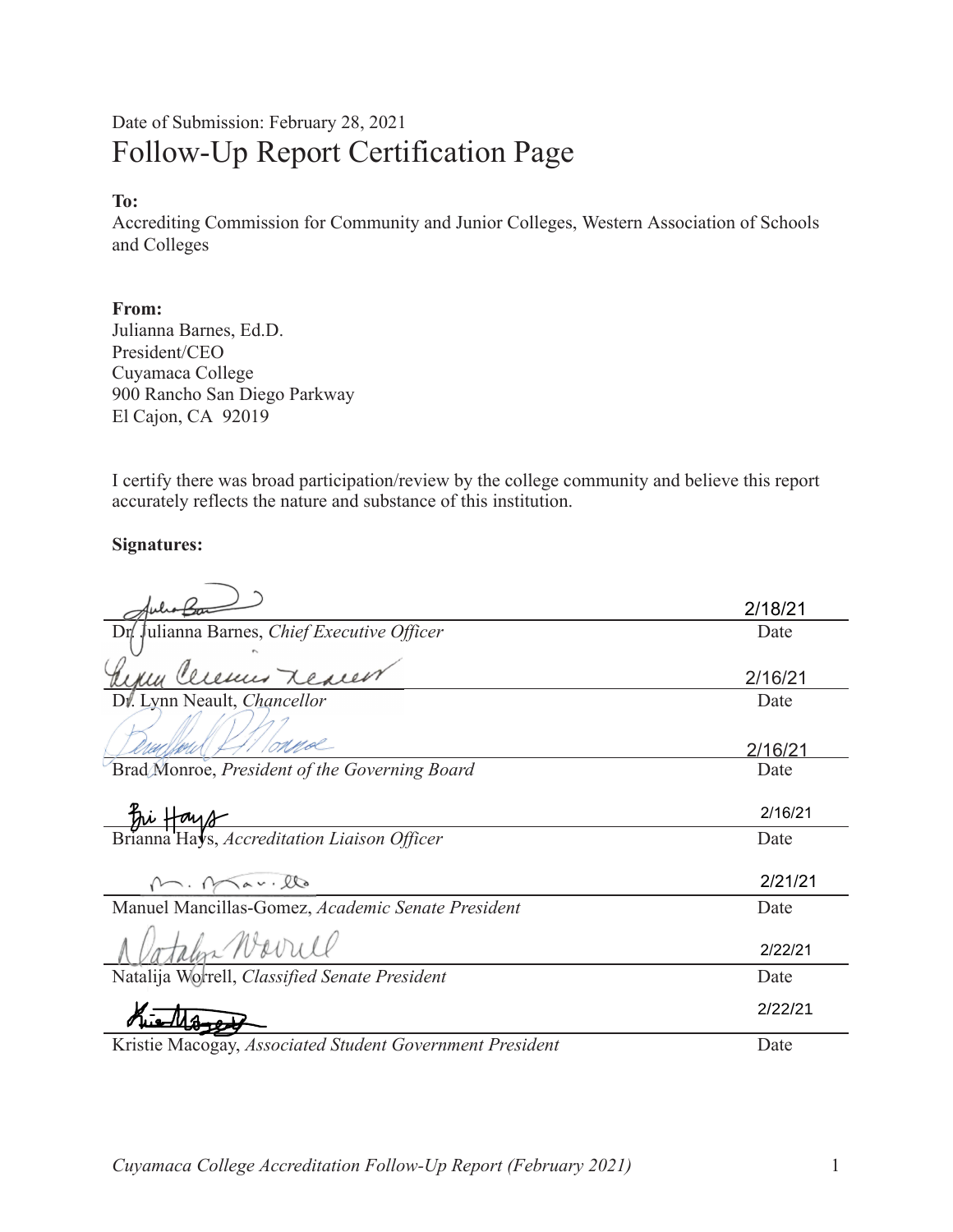### Table of Contents

| Follow-Up Report Certification Page                                |    |
|--------------------------------------------------------------------|----|
| <b>Report Preparation</b>                                          | 3  |
| Constituent Involvement in the Development of the Follow-Up Report | 4  |
| Response to Commission Action Letter                               | 5  |
| Response to District Requirement #1 (Compliance)                   | 6  |
| ACCJC Standard to Address: III.A.5                                 | 6  |
| Response and Resolution of Recommendation                          | 7  |
| Specific Actions to Address the Compliance Requirement             | 8  |
| Sustainability and Next Steps                                      | 9  |
| Evidence Appendix                                                  | 10 |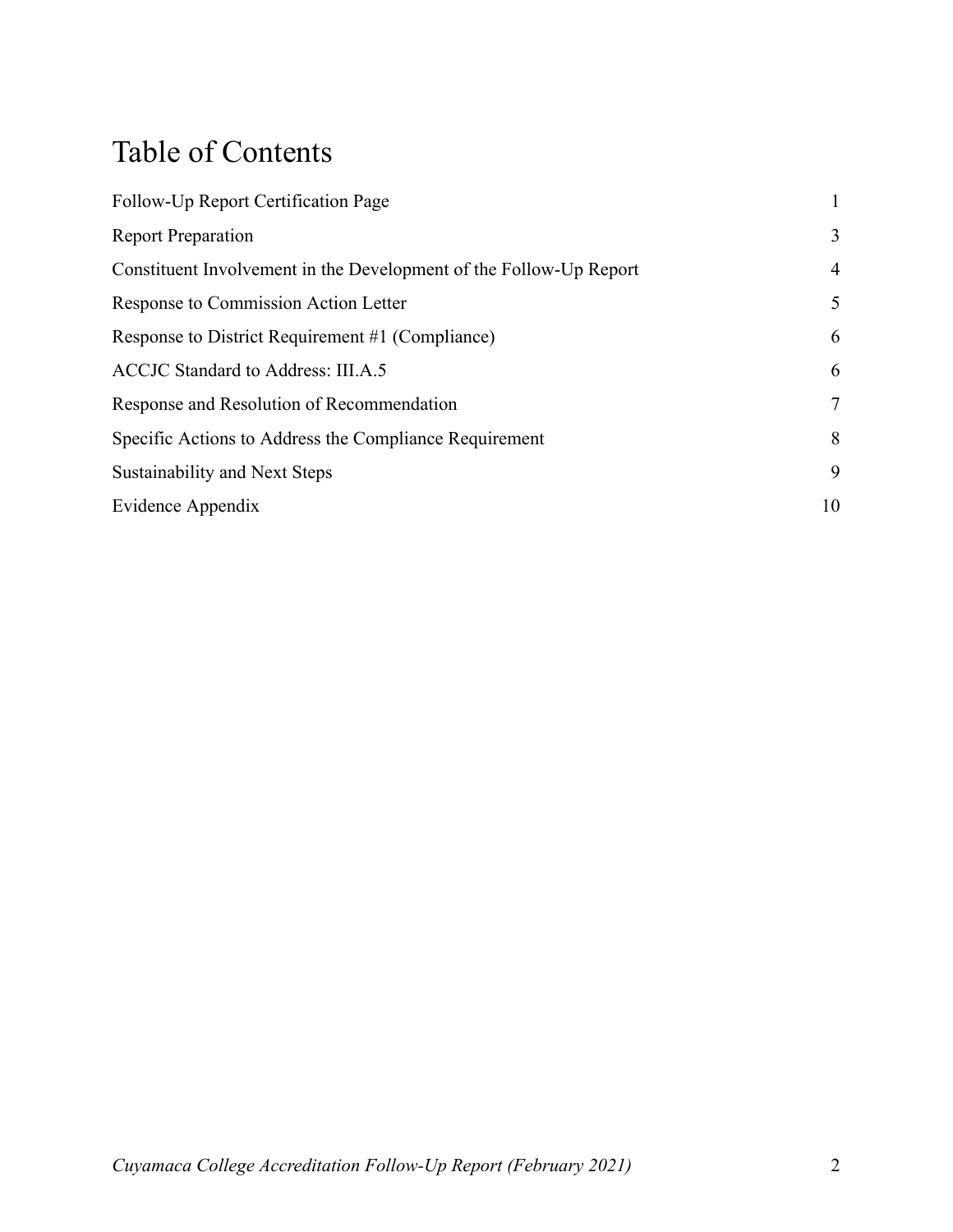### Report Preparation

#### **ACCJC Recommendations for Cuyamaca College**

The Accrediting Commission for Community and Junior Colleges (ACCJC), Western Association of Schools and Colleges, took institutional action on the accreditation status of Cuyamaca College in January 2020. The College received reaffirmed accreditation for seven years with a Follow-Up Report in 18 months based on a comprehensive evaluation  $(1.1)$ . The College received a letter from ACCJC on January 27, 2020, communicating this decision. The letter includes a district compliance recommendation that needs to be addressed in a Follow-Up Report and the ACCJC Peer Review Team report and findings.

Process and Timeline for the Preparation of the Follow-Up Report

The Accreditation Liaison Officers for Cuyamaca College and Grossmont College met with the Director of Human Resources to obtain the information necessary to compile this Follow-Up Report. This Follow-Up Report was drafted and vetted according to the following timeline:

| <b>Time Frame</b> | Group                                                                                                                                                             |
|-------------------|-------------------------------------------------------------------------------------------------------------------------------------------------------------------|
| February 2020     | President's Cabinet discusses District Recommendation and action plans                                                                                            |
| October 2020      | Timeline Developed for Report Preparation and Vetting<br>Follow-Up Report Evidence Gathered                                                                       |
| November 2020     | Report Vetting with:<br>Institutional Effectiveness Council<br>Administrative Leadership Advisory Team<br><b>Associated Student Government</b><br>Academic Senate |
| December 2020     | Report Revision and Vetting with:<br>Academic Senate<br><b>Classified Senate</b><br>College Council                                                               |
| January 2021      | <b>Final Report Revisions</b>                                                                                                                                     |
| February 2021     | Final Report Submitted to Governing Board<br>Report Submitted to ACCJC                                                                                            |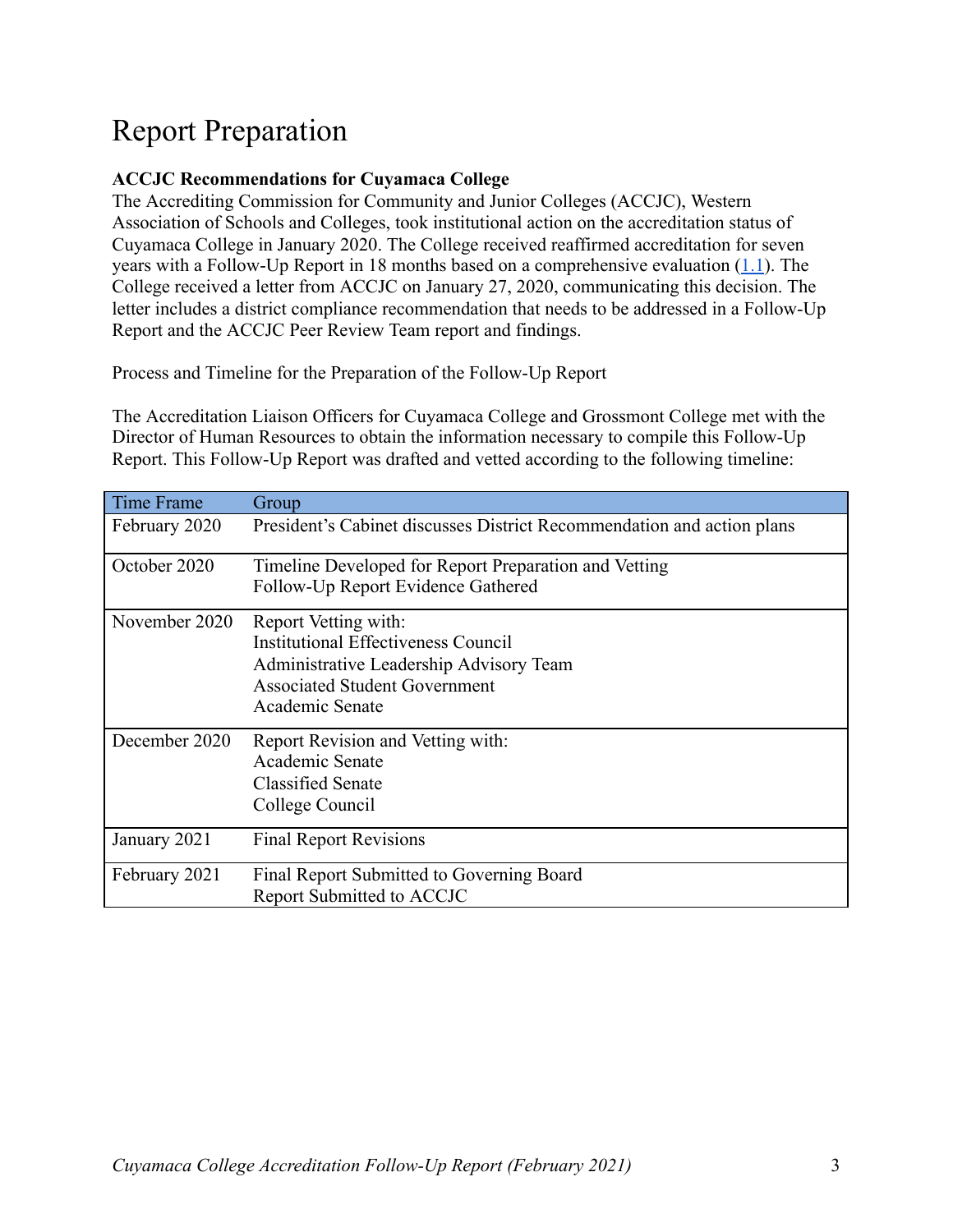## Constituent Involvement in the Development of the Follow-Up Report

The College's response to the Follow-Up Report was discussed at both the district and college levels. The response involved a coordinated effort by the District Human Resources department, managers at both colleges within the District, and employees within the District. Even before the College received its ACCJC Action Letter, efforts were well underway to improve the process for employee evaluations. The President and Accreditation Liaison Officer provided presentations regarding the Follow-Up Report to college constituency groups on the following dates:

- **November 9, 2020:** Institutional Effectiveness Council
- **November 10, 2020:** Administrative Leadership Advisory Team
- **November 13, 2020:** Associated Student Government
- **November 19, 2020:** Academic Senate
- **December 3, 2020:** Classified Senate
- **December 10, 2020:** Academic Senate
- **December 8, 2020:** College Council
- **February 16, 2021:** Governing Board

In addition to the above presentations, in response to the ACCJC recommendation, employee evaluations were a regular topic of discussion at District Chancellor's Cabinet and College President's Cabinet meetings and Administrative Leadership Advisory Team meetings.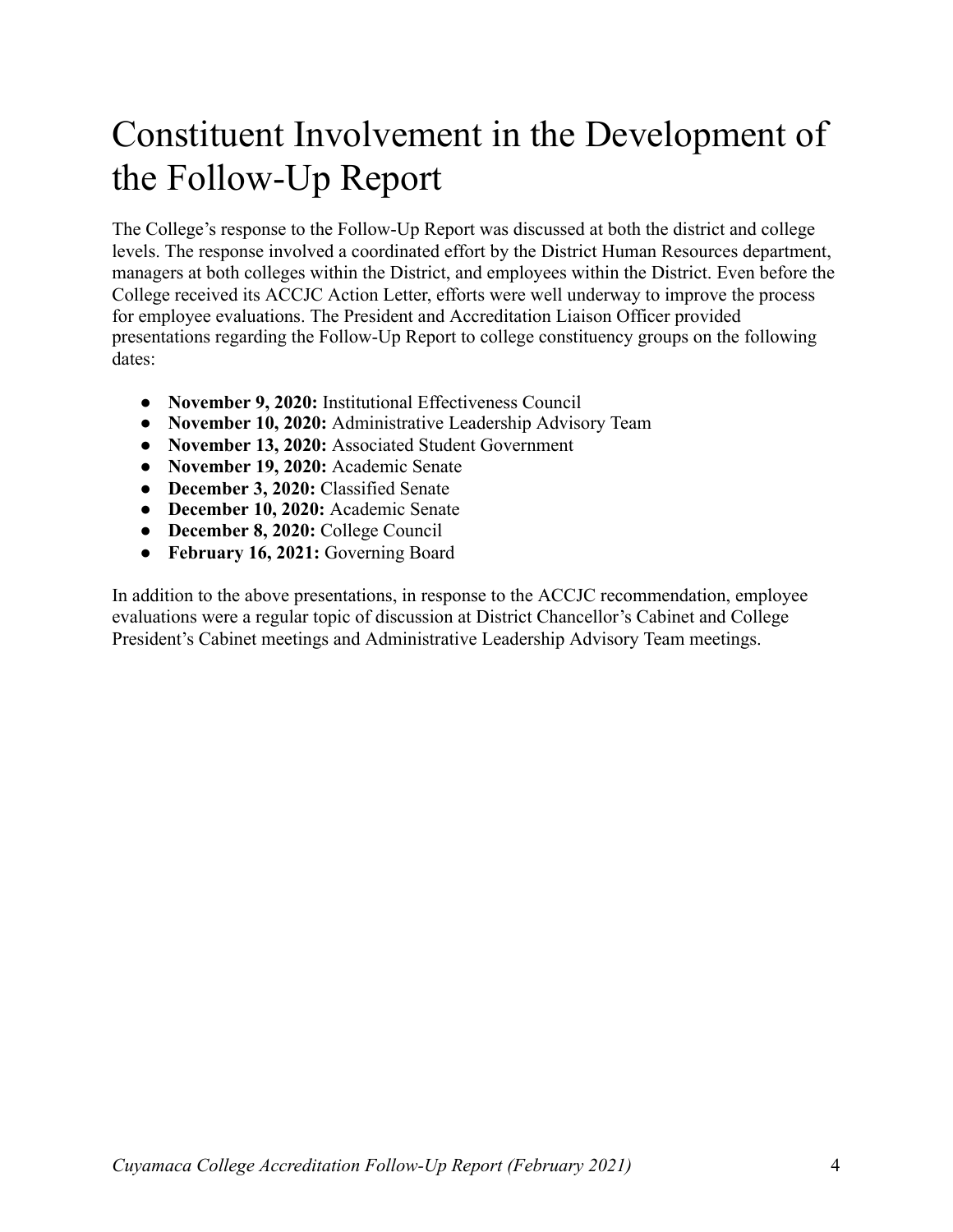#### Response to the Commission Action Letter

Cuyamaca College's Action Letter from ACCJC, dated January 27, 2020, indicates that the College is required to submit a Follow-Up Report demonstrating that District Requirement #1 has been resolved  $(1.1)$ .

The following response to the compliance requirement is organized as follows:

- 1. Compliance Requirement
- 2. ACCJC Standards to Address
- 3. Response and Resolution to the Recommendation
- 4. Sustainability and Next Steps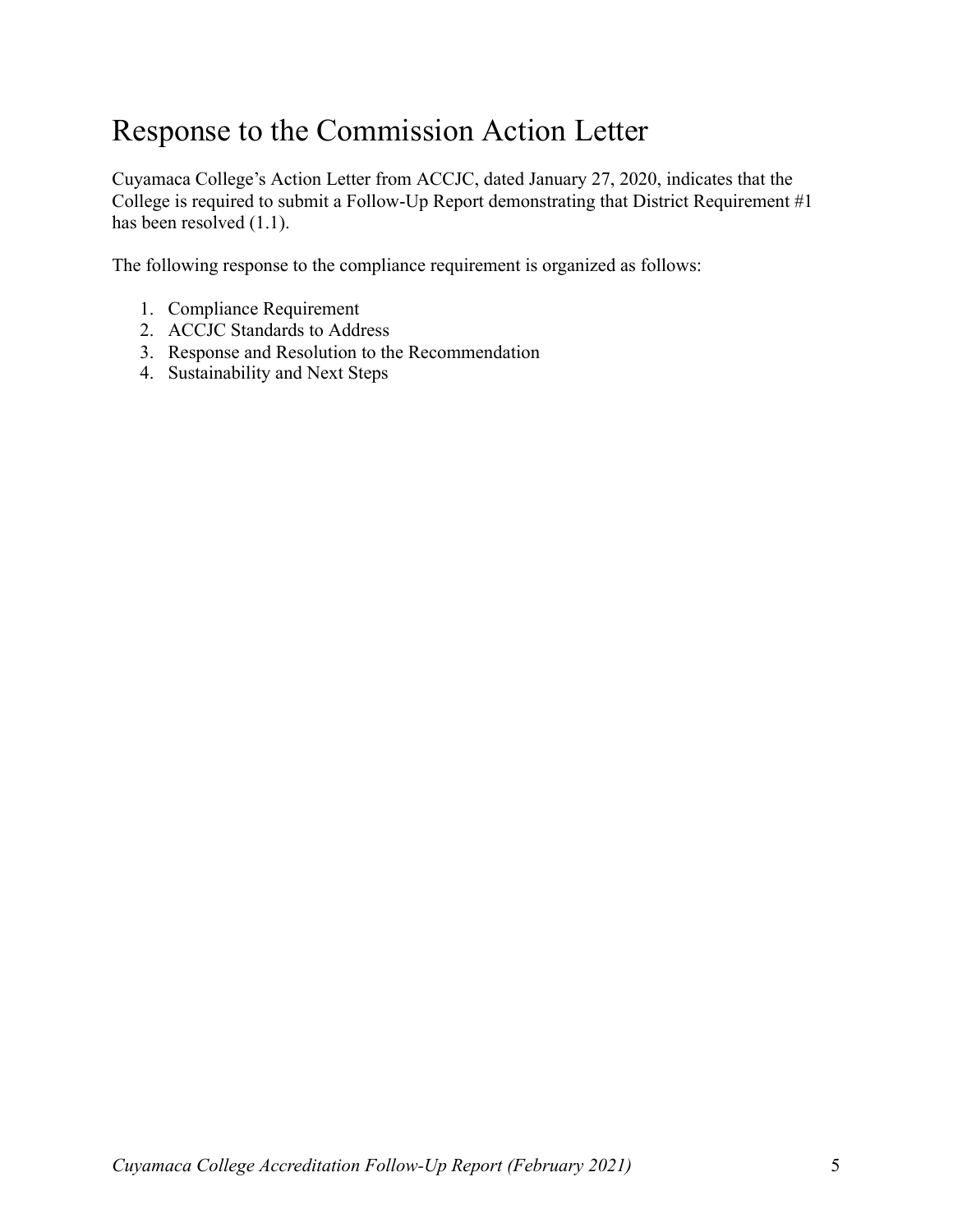### Response to District Requirement #1 (Compliance)

In order to meet the Standard, the Commission requires that the District ensures that all classified and management employees are systematically evaluated at stated intervals. (Standard III.A.5)

#### **ACCJC Standard to Address:**

III.A.5. The institution assures the effectiveness of its human resources by evaluating all personnel systematically and at stated intervals. The institution establishes written criteria for evaluating all personnel, including performance of assigned duties and participation in institutional responsibilities and other activities appropriate to their expertise. Evaluation processes seek to assess effectiveness of personnel and encourage improvement. Actions taken following evaluations are formal, timely, and documented.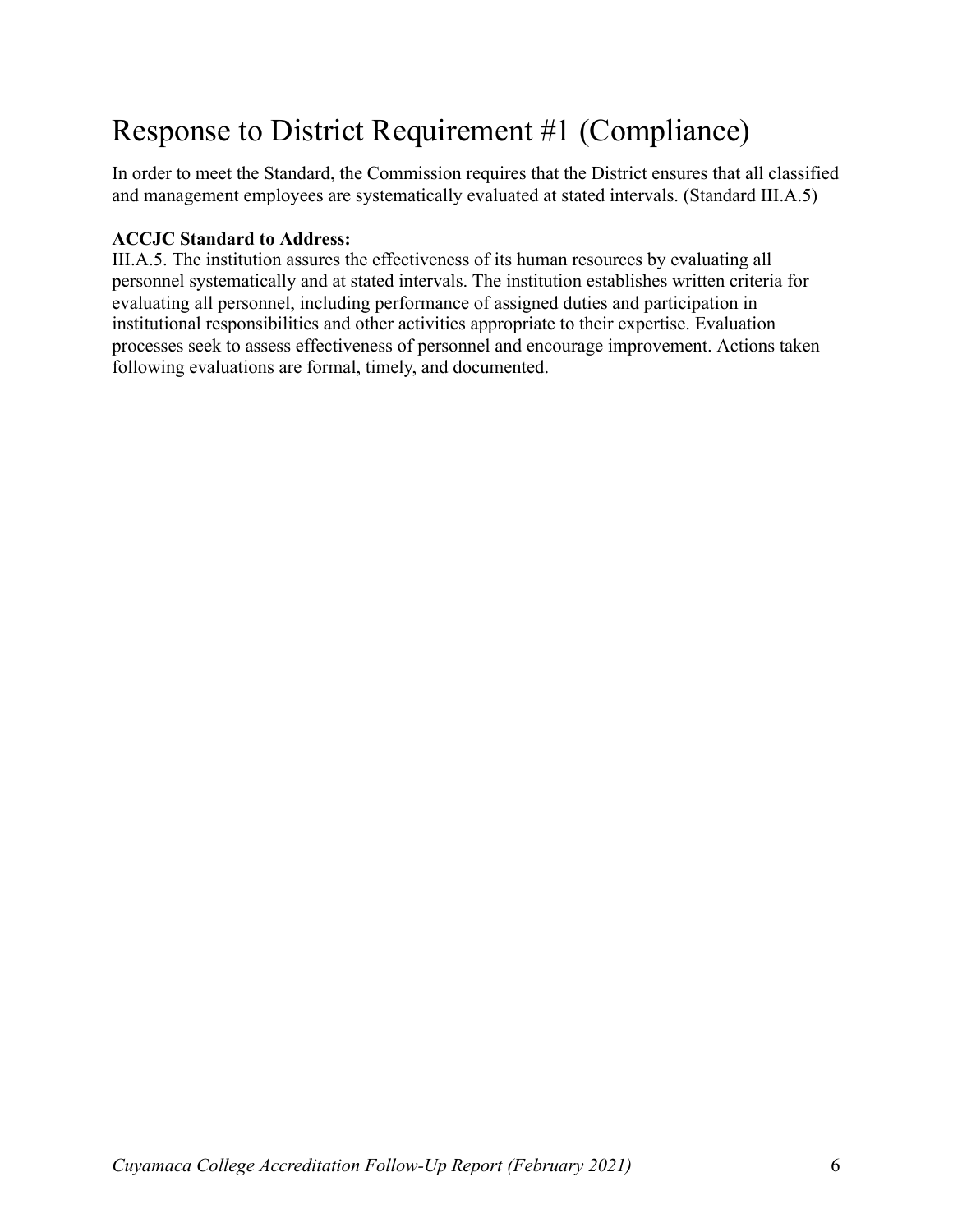### Response and Resolution of Requirement:

Cuyamaca College, as well as Grossmont-Cuyamaca Community College District, has addressed the compliance concerns in District Requirement #1, has met the standard associated with that requirement, and affirms the College and Grossmont-Cuyamaca Community College District will sustain the changes and improvements discussed in this report in order to continue to meet the standard.

ACCJC Peer Review Team findings from the fall 2019 visit indicated that Cuyamaca College successfully uses established and vetted District evaluation criteria to measure the effectiveness of personnel in performing their job duties, and that the College uses the results of these evaluations to improve job performance. The Team Report also noted that the College systematically evaluates full-time and part-time faculty. However, the Team Report noted that the College had only completed 30% of classified and administrator evaluations at the time of the visit. The College provided additional evidence to demonstrate that a larger percentage of these evaluations had been completed, but the evidence was not sufficient to demonstrate that the College consistently followed a timely evaluation cycle for classified staff and administrators.

The College and District addressed the compliance requirement through the implementation of an automated system, professional development, and enhanced accountability for completing, submitting, approving, and tracking classified and administrator personnel evaluations.

#### **Implementation of Automated System**

Action Plan: Implementation of Workday Human Resources

During summer 2020, Grossmont-Cuyamaca Community College District (GCCCD) implemented the new Workday Human Resources module to allow for electronic creation, submission, and tracking of personnel evaluations. In preparation for the launch of this new system, the GCCCD Human Resource staff provided training between May and October 2020.

The Human Resources Office created user guides and developed a process for completing evaluations using the new electronic forms within the system, which map to the evaluation criteria that were previously established, vetted, and negotiated. In implementing this new system, Human Resources developed a standard procedure to launch evaluations on a continuous, monthly basis  $(1.2, 1.3, 1.4, 1.5)$ .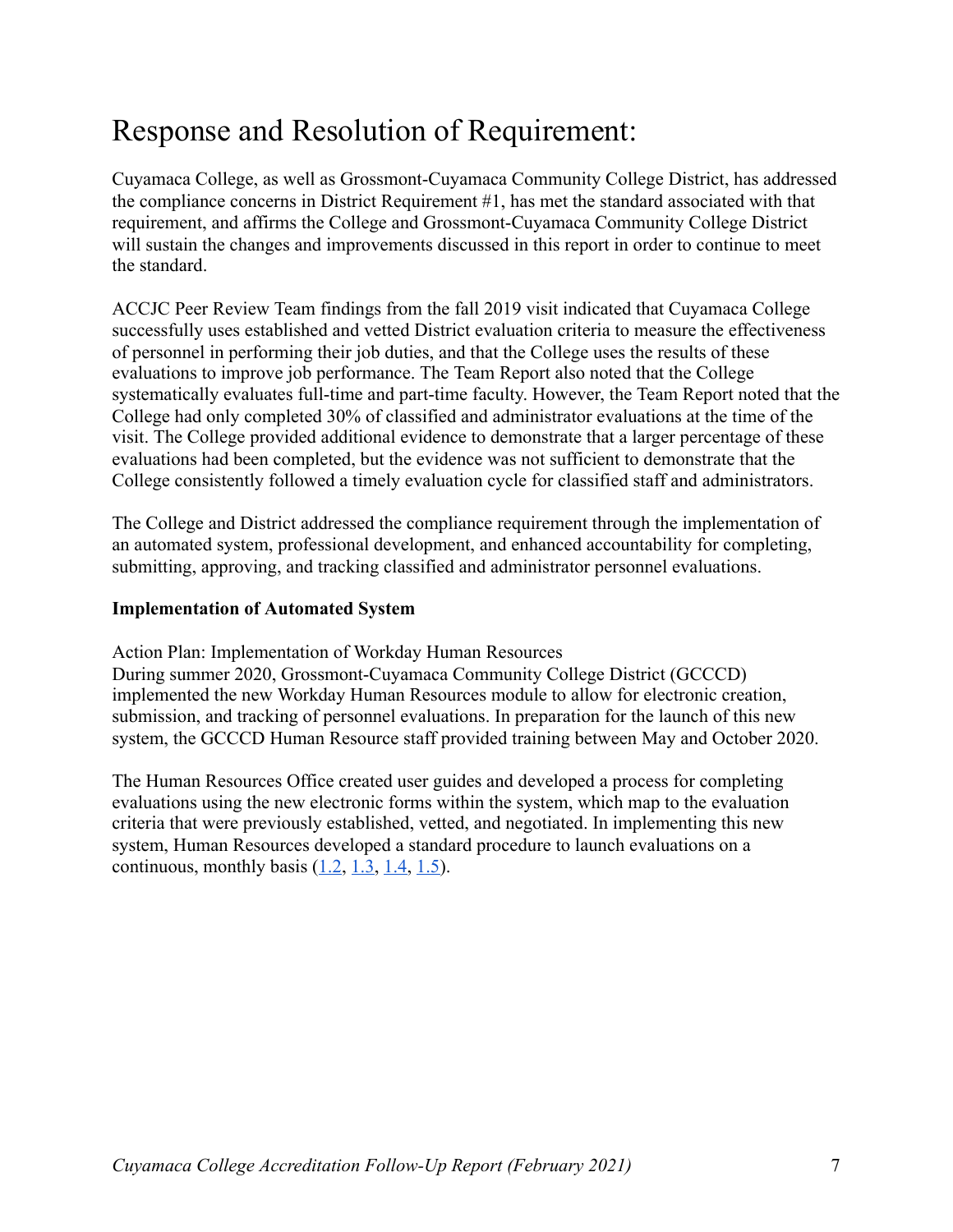### Specific Actions to Address the Compliance Requirement

The College and District have addressed the compliance requirement and have met the associated standard through the following actions:

- The District implemented a new, automated system to complete, submit, and report on classified staff and administrator evaluations  $(1.6)$ .
- The District trained managers and employees on the new system in summer of  $2020$  (1.7, [1.8](https://drive.google.com/file/d/1N7gSShhFJCozDaDXOZx9kRlYWUndVPra/view?usp=sharing), [1.9](https://drive.google.com/file/d/1_wO5bYyzW3q_5-q92ehlV_kvThs0N83m/view?usp=sharing), [1.10](https://drive.google.com/file/d/19ZFYzeZR-MLV1tqyfR3KpeHxlv_Vvtpt/view?usp=sharing)).
- The College's President and Accreditation Liaison Officer presented on the area for improvement in classified and administrator evaluations during key governance and operational meetings  $(1.11, 1.12)$  $(1.11, 1.12)$  $(1.11, 1.12)$ .
- Classified staff and administrators were notified by Human Resources and through the new Workday Human Resources automated system regarding deadlines for upcoming personnel evaluations  $(1.13, 1.14)$  $(1.13, 1.14)$  $(1.13, 1.14)$ .
- Classified staff and administrators completed self-evaluations through the automated system, which prompted the manager evaluation  $(1.15, 1.16)$  $(1.15, 1.16)$  $(1.15, 1.16)$ .
- Cuyamaca College managers completed the evaluation process through summer and fall 2020 using the new Workday system. The District Human Resources Office regularly ran reports on completed and outstanding classified staff and manager evaluations and provided monthly updates to the Chancellor's Cabinet. The College President shared updated information with the President's Cabinet members to ensure managers were completing evaluations on time. The percentage of staff and administrator evaluations completed on cycle increased to  $94\%$  as of November 2020 (1.17).
- The percentage of staff and administrator evaluations completed on cycle increased to 73% for District Services and 71% for Grossmont  $(1.18, 1.19)$ .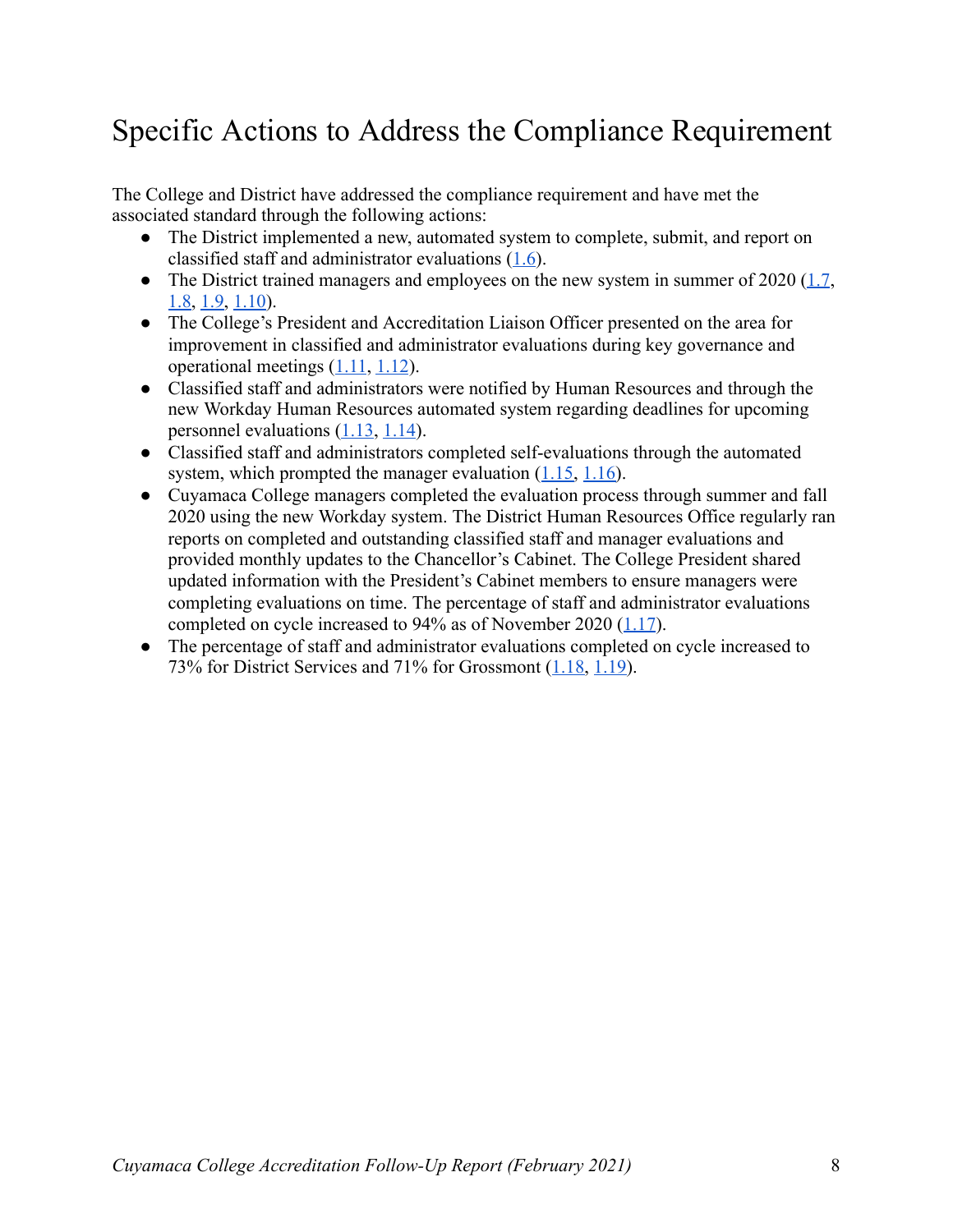### Sustainability and Next Steps

The College has resolved the deficiencies in District Requirement #1 and has met the standard. The following steps will be taken to ensure sustained compliance and improvement:

| Plan                                                                                                                                                                                  | Timeline                                      | Outcomes                                                                                                                                                    |
|---------------------------------------------------------------------------------------------------------------------------------------------------------------------------------------|-----------------------------------------------|-------------------------------------------------------------------------------------------------------------------------------------------------------------|
| Human Resources provides<br>quarterly reports to<br>Chancellor's Cabinet on<br>personnel evaluations,<br>including status and<br>completion percentage                                | September 2020 - Ongoing<br>(Quarterly)       | Chancellor's Cabinet reviews<br>reports and sets targets                                                                                                    |
| Human Resources submits<br>progress reports to College<br>President's Cabinet                                                                                                         | September 2020 - Ongoing<br>(Quarterly)       | President's Cabinet members<br>contact their respective<br>managers with outstanding<br>personnel evaluations to<br>ensure timely completion                |
| Administration Leadership<br>Advisory Team agendizes and<br>discusses personnel evaluation<br>process and report deadlines<br>each semester to ensure any<br>challenges are addressed | Fall (December) and Spring<br>(May) Semesters | Reports of any challenges are<br>shared with Human Resources<br>in order for them to be<br>addressed; personnel<br>evaluations are completed on<br>schedule |
| College President's Cabinet<br>members issue quarterly<br>updates to their<br>leads/managers to ensure<br>evaluations are completed on<br>time                                        | September 2020 - Ongoing<br>(Quarterly)       | Personnel evaluations are<br>completed on time                                                                                                              |
| Updated reports are shared at<br>College Council                                                                                                                                      | December of each year                         | College community is aware<br>of importance of participation<br>in this process and progress<br>toward reaching targets                                     |